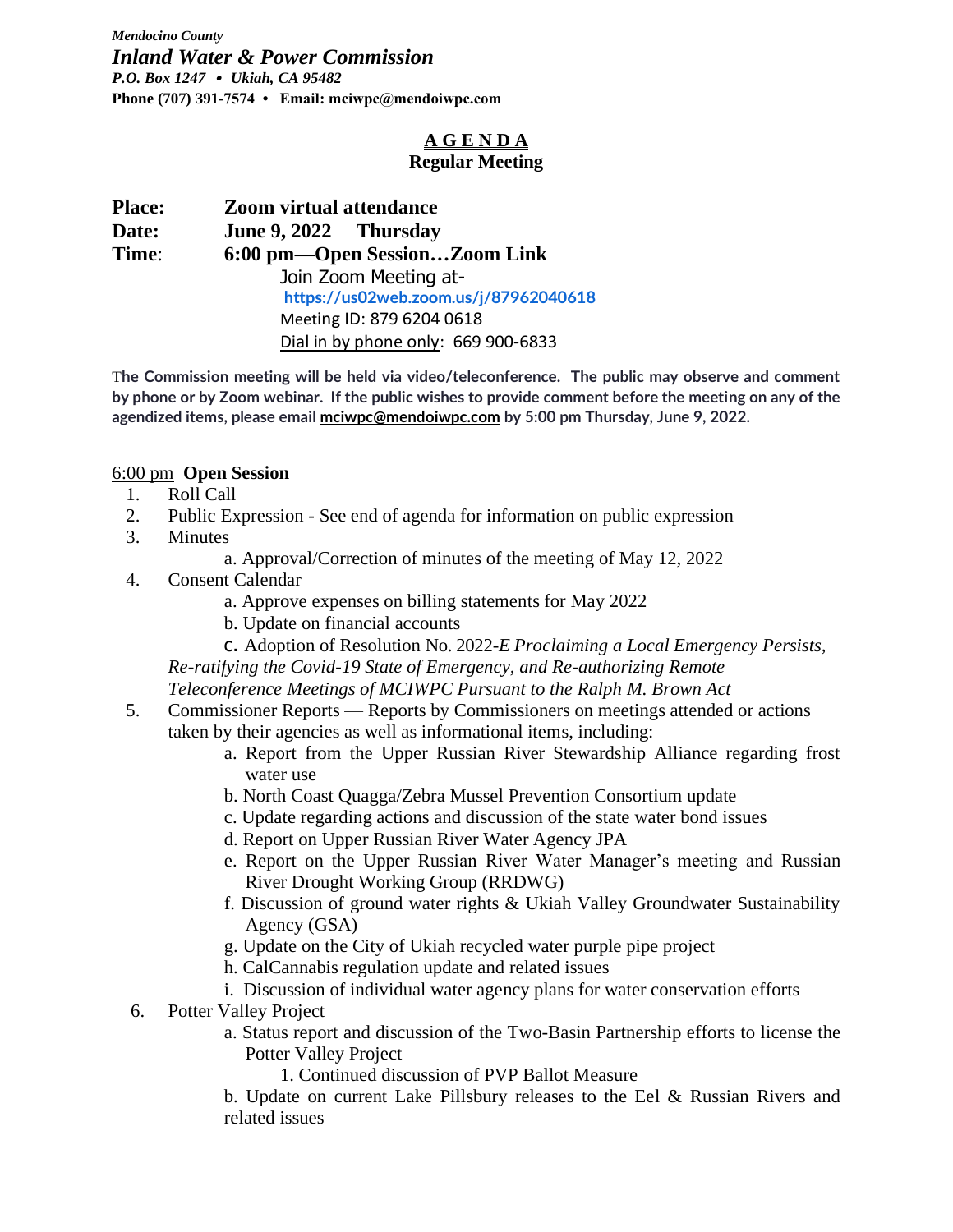c. Update on the Sandoval Study: Hydrologic Characterization and Modeling for Evaluating Human and Environmental Water Supply Tradeoffs on the Upper Eel and Upper Russian River - Potter Valley Project proposal

- 7. Update on the IWPC Communication Program and Website
- 8. U.S. Army Corps of Engineers Feasibility Study on Coyote Dam Update on Corps' activities and input from Participating Members
	- a. Report on Lake Mendocino water levels and conditions at Coyote Valley Dam
	- b. Update on new General Investigation Study & possible funding
	- c. Progress on Congressman Huffman's 'Forecast Informed Reservoir Operation's bill
- 9. NMFS Listing of the Coho Salmon and Steelhead as Threatened
	- a. Executive Committee and/or Public Policy Facilitating Committee Reports
		- b. Biological Opinion Implementation Update
- 10. Discussions and reports of additional water supply sources and storage sites
- 11. State Water Resources Control Board Updates on various activities from the SWRCB a. AB2121
	- b. D1610
- 12. Adjournment

#### PUBLIC EXPRESSION

The Commission welcomes participation in their meetings. Comments shall be limited so that everyone may be heard. This item is limited to matters under the jurisdiction of the Commission which are not on the posted agenda and items which have not already been considered by the Commission. The Commission limits testimony on matters not on the agenda to three (3) minutes per person. No action will be taken. Individuals wishing to address the Commission under Public Expression are welcome to do so throughout the meeting day. To best facilitate these items, please notify either the Chairman of the Commission or the Secretary of the Commission.

#### CLOSED SESSION

If agendized, the Commission may adjourn to a closed session to consider litigation, personnel matters, or real estate negotiations. Discussion of real estate negotiations may be held in closed session - Authority: Government Code Section 54956.8. Discussion of litigation or pending litigation may be held in closed session -- Authority: Government Code Section 54956.9. Discussion of personnel matters may be held in closed session -- Authority: Government Code Section 54957.

#### ADDITION TO THE AGENDA

(If any) in accordance with Section 54954.2 (b)(2) of the Government Code (Brown Act) Two-thirds Vote Required for Action Items. (Upon determination by a two-thirds vote of the legislative body, or, if less than two-thirds of the members are present, unanimous vote of those members present, that the need to take action arose after the Agenda was posted.)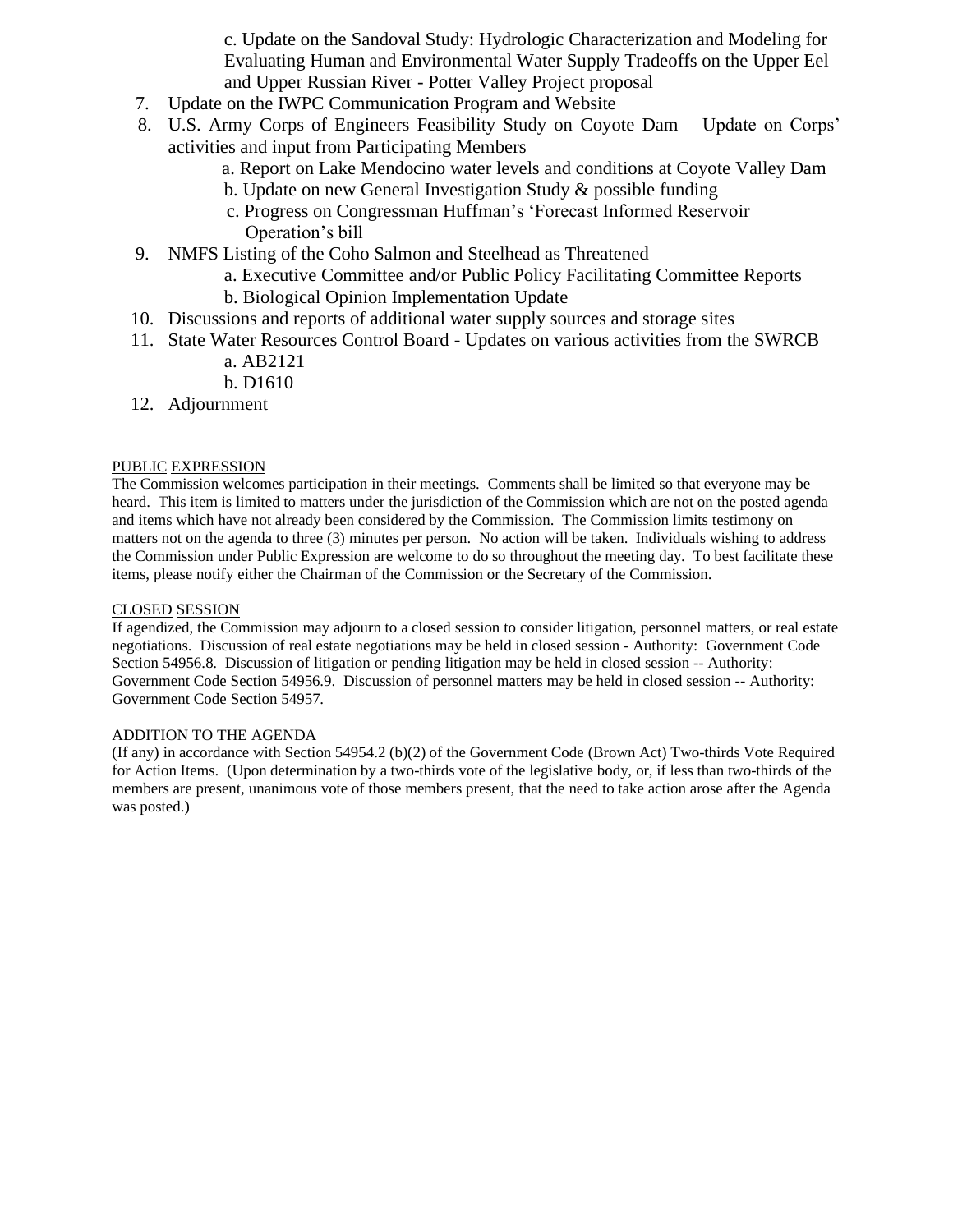*Mendocino County Inland Water & Power Commission P.O. Box 1247 • Ukiah, CA 95482* **Phone (707) 391-7574 • Email: mciwpc@mendoiwpc.com** 

#### draft **MINUTES** Regular Meeting May 12, 2022

#### **Open Session**

The meeting was called to order at 4:09 p.m. in person at the Conference Center and via Zoom video conference by Chair Janet Pauli.

#### **Closed Session**

Commissioners: Pauli, Orozco, Reardan, Schoeneman, McGourty, Mulheren; Staff Beth Salomone, Sean White; Tom Johnson and attorney Shapiro entered Closed Session at 4:10 p.m.

CLOSED SESSION: Conference with Real Property Negotiators (Gov't Code §54956.8) Property: PG&E Potter Valley Project Agency Negotiators: Janet Pauli, Tom Johnson & Scott Shapiro Negotiating Parties: IWPC and FERC Under Negotiation: Price and Terms

The Commissioners came out of Closed Session at 6:05p.m. No reportable action under the Brown Act was taken.

**Open Session** was reconvened at 6:10 pm

The following Commissioners were present:

Janet Pauli—Chair (Potter Valley Irrigation District) John Reardan—Vice-Chair (Russian River Flood Control District) Glenn McGourty—Commissioner (County of Mendocino Water Agency) Juan Orozco—Commissioner (City of Ukiah) Tom Schoeneman—Commissioner (Redwood Valley County Water District)

The following individuals were participants:

Beth Salomone---RRFCD Manager Tom Johnson Scott Shapiro

#### **Public Expression**

Chair Pauli explained that anything not currently on the agenda may be discussed at this time, however no action could be taken. She further advised that comments would be welcome throughout the meeting.

Shapiro addressed the fact that Downey Brown recently acquired a practice in San Francisco that deals with the PUC and PG&E. He asked that the Commissioners delegate authority to Chair Pauli to approve a conflict of interest waiver recognizing that Downey Brand attorney Scott Shapiro is representing NCIW&PC while recently hired Downey Brand attorney Megan Somogyi is representing Sonoma County Water Agency on PUC issues.

**McGourty made the motion, which was seconded by Schoeneman, that Chair Pauli be allowed to sign the conflict of interest waiver. The motion was unanimously approved.**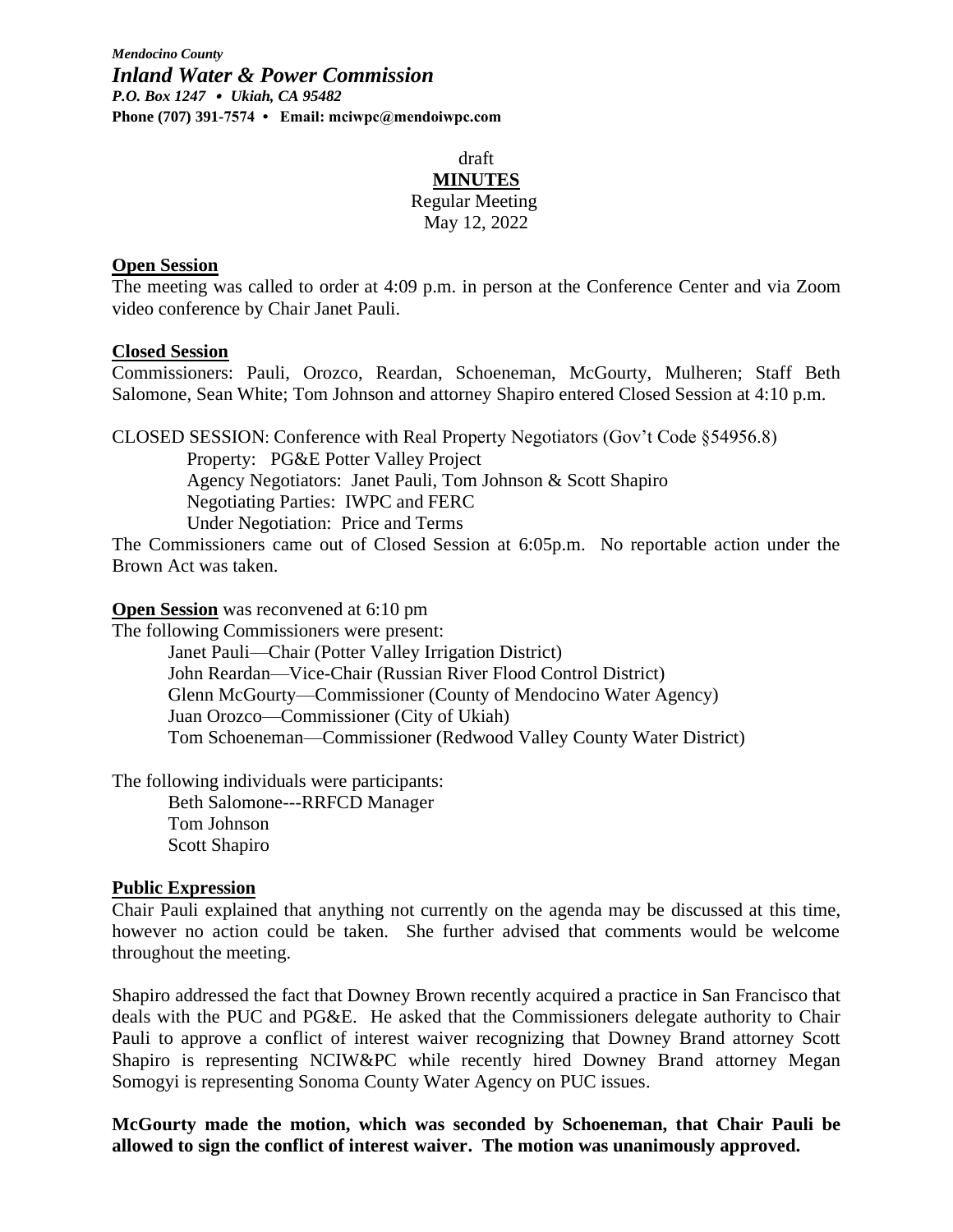Page 2

#### **Minutes**

**On a motion by Vice-Chair Reardan, seconded by Schoeneman the minutes of the meeting of April 14, 2022 were unanimously approved.** 

#### **Consent Calendar**

**On a motion by Vice-Chair Reardan, seconded by Orozco, the consent calendar items for April 2022 were unanimously approved, including Adoption of Resolution No. 2022-D Proclaiming a Local Emergency Persists, Re-ratifying the Covid-19 State of Emergency, and Reauthorizing Remote Teleconference Meetings of MCIWPC Pursuant to the Ralph M. Brown Act**

#### **Commissioner Reports**

a. Report from the Upper Russian River Stewardship Alliance regarding frost water use—Pauli reminded everyone that uses frost water on the main stem of the Russian River, to please notify CLSI of potential use from ponds or direct diversion from the river.

b. North Coast Quagga/Zebra Mussel Prevention Consortium update—No report .

c. Update regarding actions and discussion of the state water bond issues—No report.

d. Report on the Upper Russian River Water Agency JPA—No report.

e. Report on Upper Russian River Water Manager's meetings and RR Drought Working Group (RRDWG)—No report.

f. Discussion of ground water rights & Ukiah Valley Groundwater Sustainability Agency (GSA)—McGourty reported that they are holding a workshop on Wednesday May 18 from 8:30 to 11:30 to go over basic planning and funding needs. A state Executive Order has placed additional responsibilities on well permitting agencies to require coordination with GSAs.

g. City of Ukiah purple pipe recycled water program—No report.

h. CalCannabis regulation and related issues—No report.

i. Discussion of individual water agency plans for water conservation efforts—No report.

## **Potter Valley Project**

a. Status report and discussion of the Two-Basin Partnership efforts to license the Potter Valley Project—

Discussion of the PVP ballot measure—IWPC and the County Supervisors are working together with the Fire Districts to place a sales tax measure on the November ballet. The Board of Supervisors will be discussing the issue at Tuesday's meeting.

b. Update on current Lake Pillsbury releases to the Eel & Russian rivers—Pauli reported that there was quite a bit of snow on the mountains over the weekend and there is more water in Lake Pillsbury now then since 2016.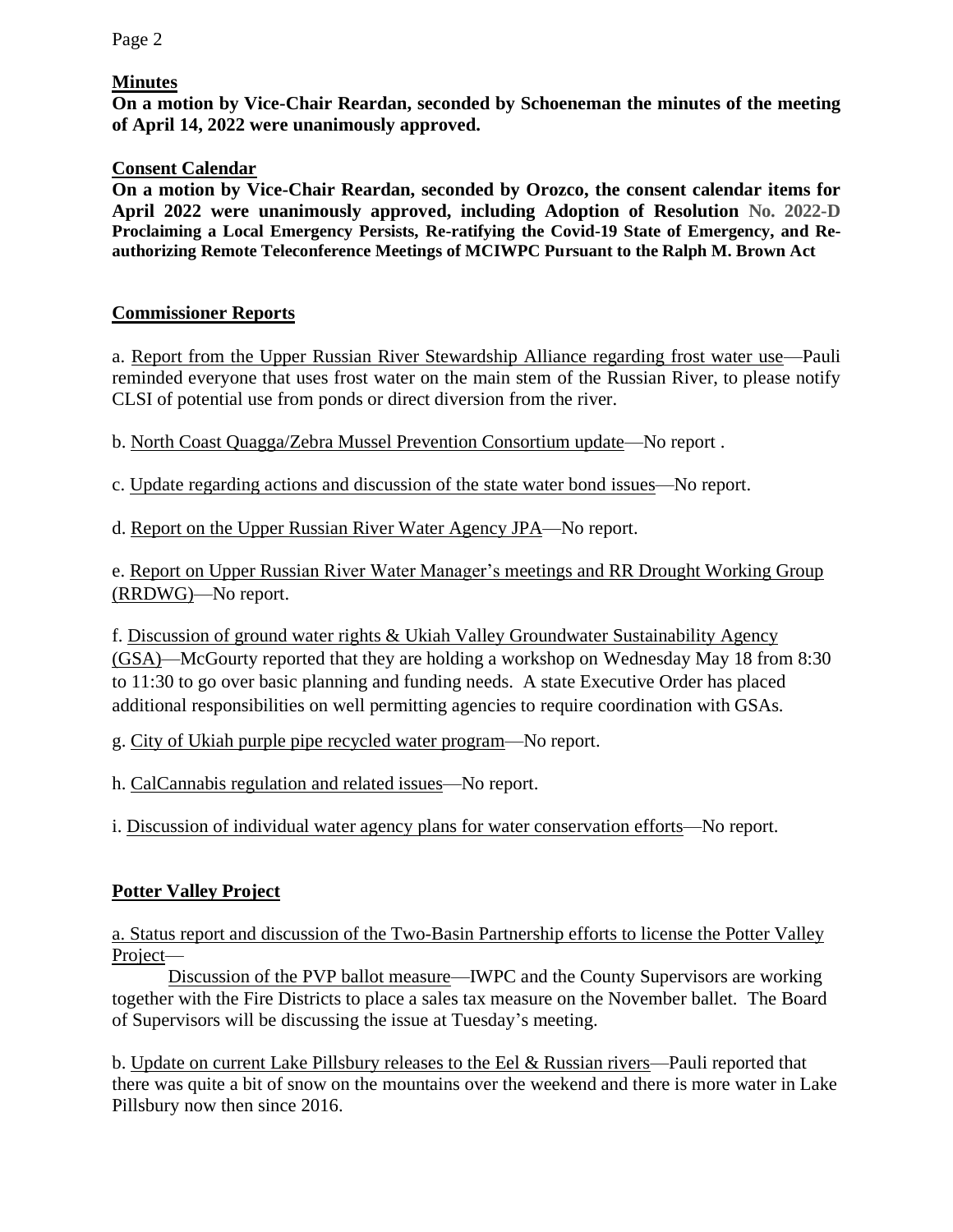Page 3

c. Update on the Sandoval Study and possible approval of the Discussion of Hydrologic Characterization and Modeling for Evaluating Human and Environmental Water Supply Tradeoffs on the Upper Eel and Upper Russian River - Potter Valley Project proposal—Pauli and McGourty will be meeting with Sandoval regarding the hydrological modeling and characterizations.

### **Update on the IWPC Communication Program**

a. Website—The weekly storage graphs continue to be placed on the website.

### **U.S. Army Corps of Engineers Feasibility Study on Coyote Dam**

a. Report on Lake Mendocino water levels and conditions at Coyote Valley Dam—No report.

- b. Discussion of Feasibility Study (FS)—No report.
- c. Discussion of grant funding for the FS—No report.
- d. Progress on Huffman's Forecast Informed Reservoir Operations bill—No report.

### **NMFS Listing of the Coho Salmon and Steelhead as Threatened**

a. Executive Committee and/or Public Policy Facilitating Committee Reports—Discussion topics at the last meeting included Russian River restoration project successes.

b. Biological Opinion Implementation Update—No report.

#### **Discussions and Reports of Additional Water Supply Sources and Storage Sites**

Reardan stated that they are still waiting for the assessment to be completed.

#### **State Water Resources Control Board Items**

AB2121—No report.

D1610—No report.

Salomone reported that the SWRCB approved the Russian River Emergency Regulations on Tuesday, with a placeholder for the Upper Russian River Voluntary Water Sharing Program. The State Water Board will consider approving the Voluntary Program at the June  $7<sup>th</sup>$  Board meeting and the Program is expected to begin July 1.

Adjourned at 7:50 p.m.

Candace Horsley, IWPC staff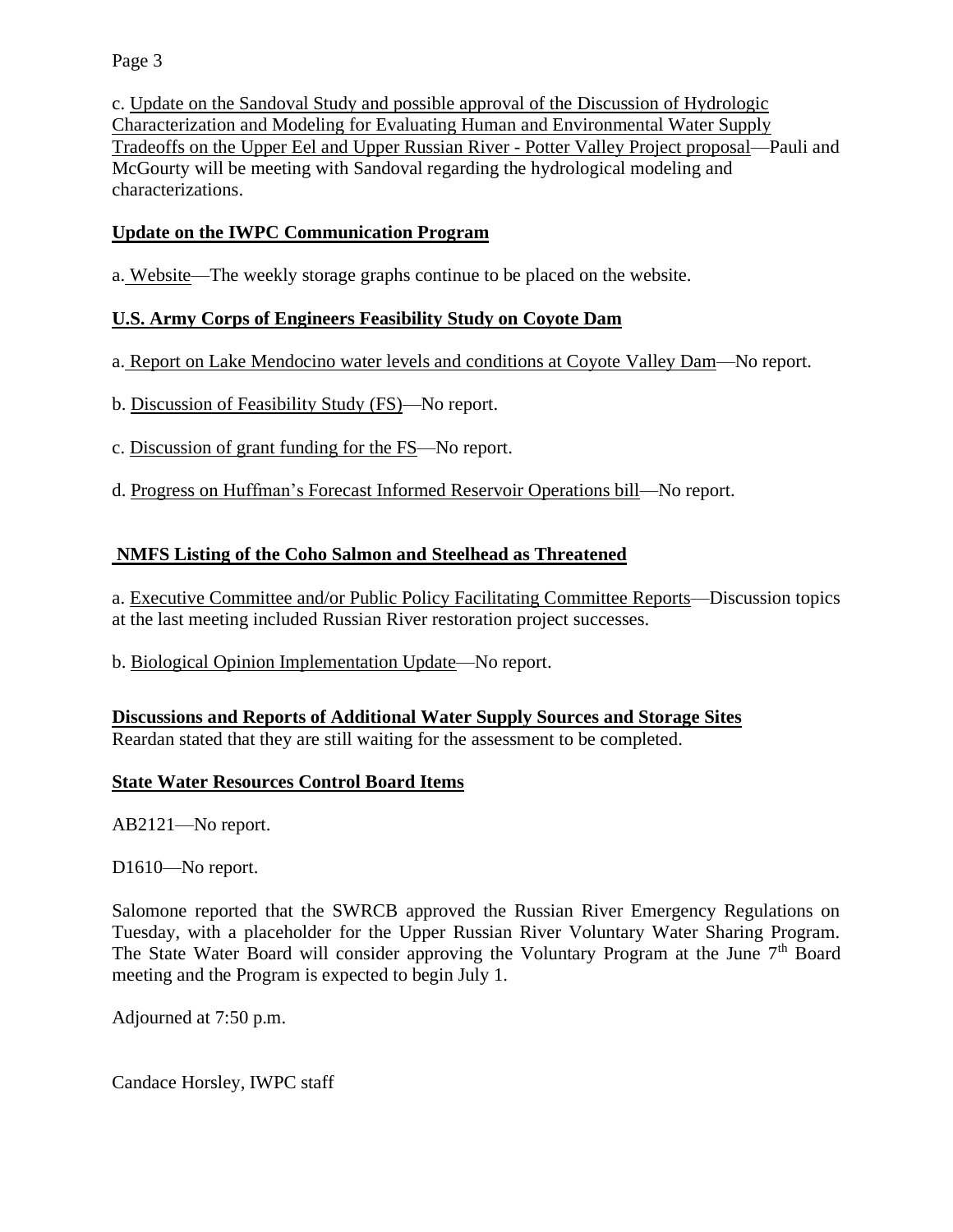## **IWPC Financial Accounts**

June 2022

| Savings Bank: IWPC account        | \$1,404   | As of 6/5/2022       |
|-----------------------------------|-----------|----------------------|
| Mendocino County Auditor's Office | \$155,848 | As of April end 2022 |

After May bills are paid, we will have \$156,285 in the PVP account.

# **Agency Payments:**

\$50,000 per agency billed March 2022 (RRFCD & RVCWD broken into 2-\$25,000 payments)

| Pd-PVID          | \$50,000 | 3.15.22 |
|------------------|----------|---------|
| <b>Pd-RRFCD</b>  | \$25,000 | 3.22.22 |
| Pd-City of Ukiah | \$50,000 | 4.01.22 |
| Pd-RVCWD         | \$25,000 | 5.10.22 |
| Pd-County        | \$50,000 | 5.11.22 |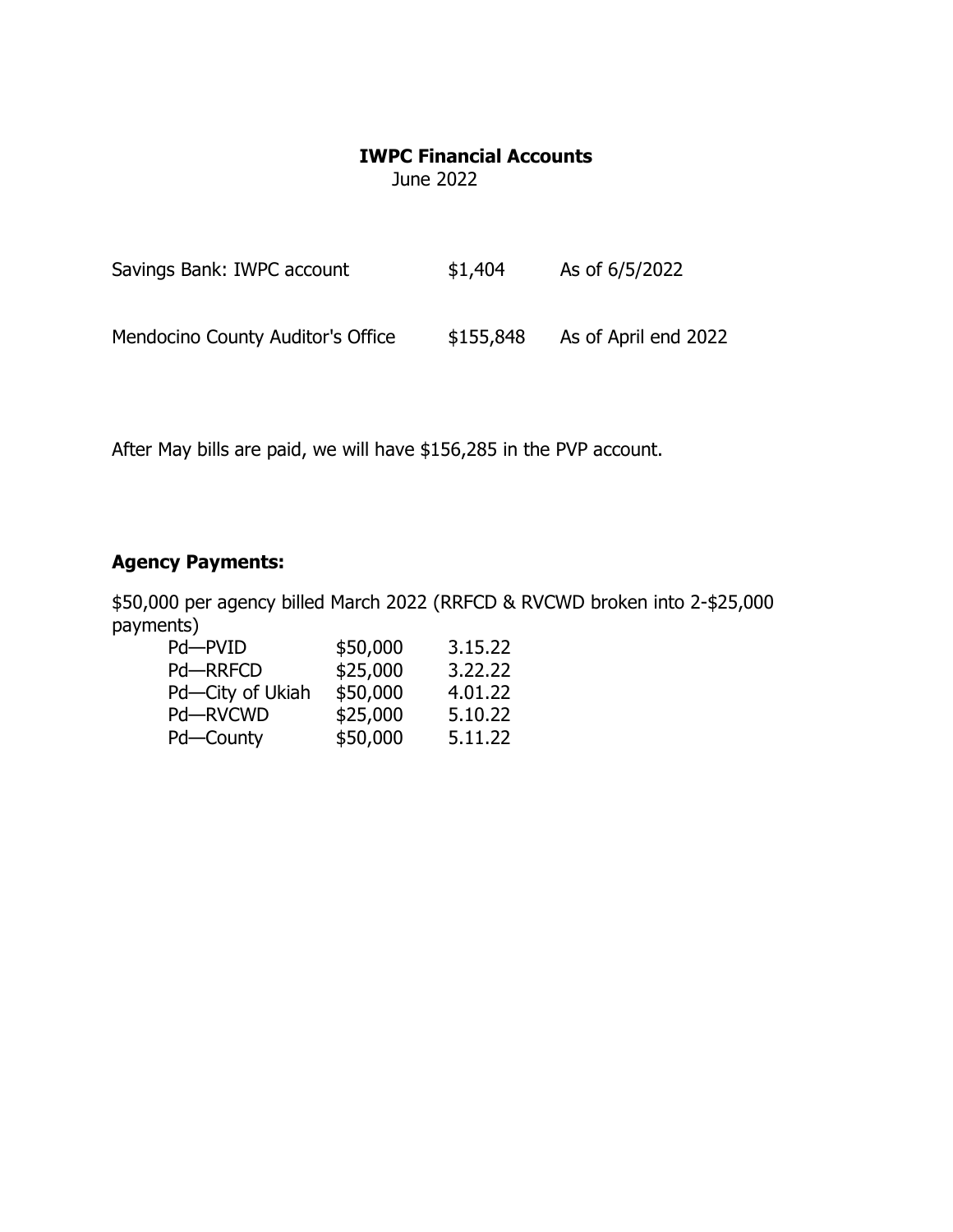## **MENDOCINO COUNTY INLAND WATER AND POWER COMMISSION**

# **Billing Statement**

May 2022

## **1. Staff Charges**:

| Date     | <b>Description</b>             | <u>Hrs</u> | Rate    | Amount   |
|----------|--------------------------------|------------|---------|----------|
| 5/12     | Meeting                        | 4.00       | \$18.00 | \$72.00  |
| 5/13     | Accounting & meeting follow-up | 3.00       | \$18.00 | \$54.00  |
| 6/2      | <b>Minutes</b>                 | 1:00       | \$18.00 | \$18.00  |
| May      | Website maint.                 | 9.00       | \$18.00 | \$162.00 |
| May      | Ballot meetings, misc          | 3.50       | \$18.00 | \$63.00  |
| 6/5      | Agenda packet                  | 4.00       | \$18.00 | \$72.00  |
| Subtotal |                                |            |         | \$441.00 |

## **2. Miscellaneous:**

| Downey Brand billing for April 2022 | \$9,827.00  |
|-------------------------------------|-------------|
| Tom Johnson billing for May 2022    | \$5,876.99  |
| Jendi Coursey, analytics            | \$75.00     |
| Subtotal                            | \$15,778.99 |

**TOTAL \$16,219.99**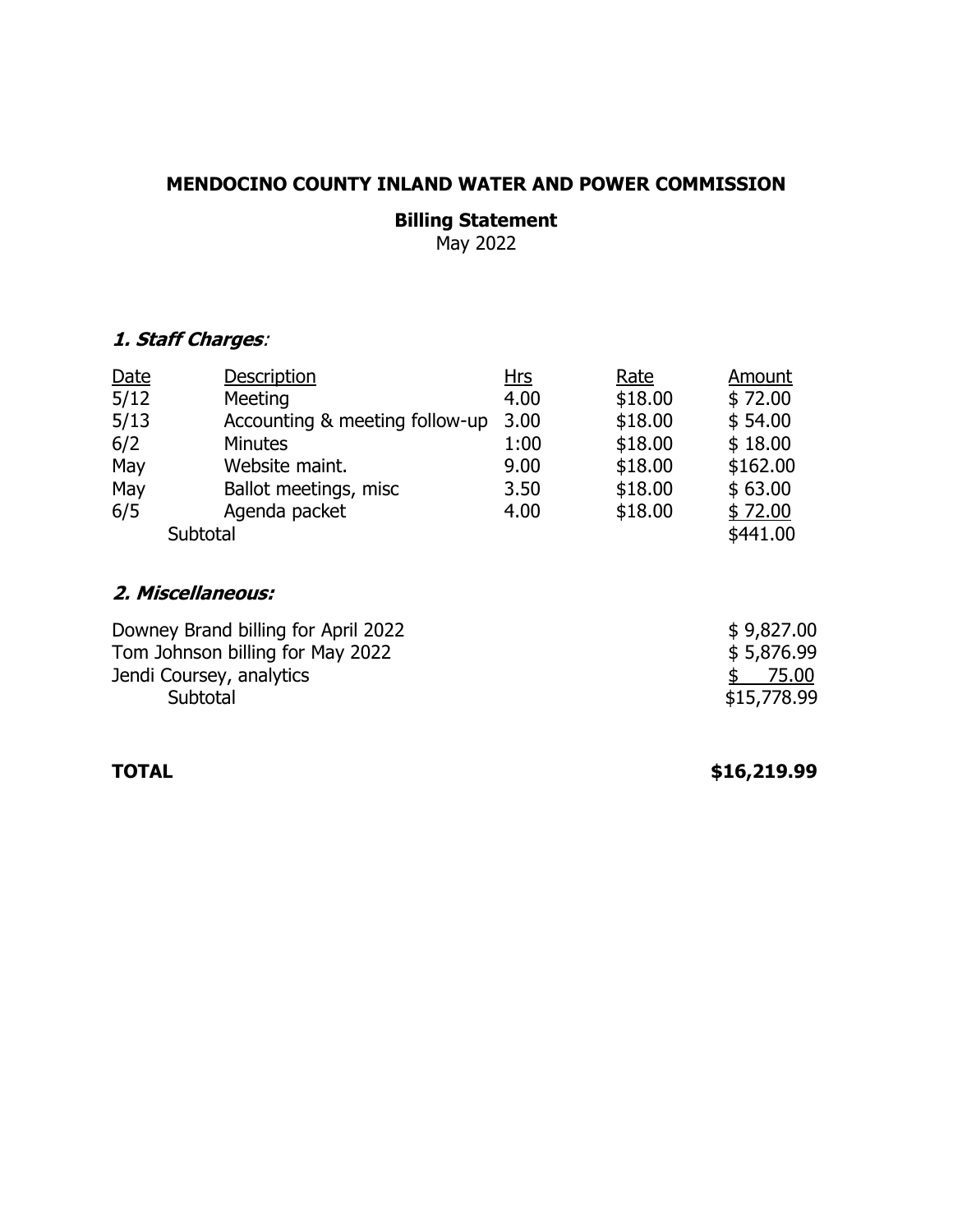## **MENDOCINO COUNTY INLAND WATER AND POWER COMMISSION**

### **RESOLUTION NO. 2022-E**

#### **PROCLAIMING A LOCAL EMERGENCY PERSISTS, RE-RATIFYING THE COVID-19 STATE OF EMERGENCY, AND RE-AUTHORIZING REMOTE TELECONFERENCE MEETINGS OF MCIWPC PURSUANT TO THE RALPH M. BROWN ACT.**

WHEREAS, the MCIWPC is committed to preserving and nurturing public access and participation in meetings of the Board of Commissioners; and

WHEREAS, all meetings of the MCIWPC are open and public, as required by the Ralph M. Brown Act (Gov. Code, §§ 54950 – 54963) ("Brown Act"), so that any member of the public may attend, participate, and watch the MCIWPC's legislative body conduct its business; and

WHEREAS, Assembly Bill 361 added Government Code section 54953(e) to make provisions for remote teleconferencing participation in meetings by members of a legislative body, without compliance with the requirements of Government Code section 54953(b)(3), subject to the existence of certain conditions; and

WHEREAS, a required condition is that a state of emergency is declared by the Governor pursuant to Government Code section 8625, proclaiming the existence of conditions of disaster or of extreme peril to the safety of persons and property within the state caused by conditions as described in Government Code section 8558; and

WHEREAS, a proclamation is made when there is an actual incident, threat of disaster, or extreme peril to the safety of persons and property within the jurisdictions that are within the MCIWPC's boundaries, caused by natural, technological, or human-caused disasters; and

WHEREAS, it is further required that state or local officials have imposed or recommended measures to promote social distancing, or, the legislative body meeting in person would present imminent risks to the health and safety of attendees; and

WHEREAS, the Board of Commissioners previously adopted a Resolution, number 2021-A on October 14, 2021 finding that the requisite conditions exist for MCIWPC to conduct remote teleconference meetings without compliance with paragraph (3) of subdivision (b) of section 54953; and

WHEREAS, as a condition of extending the use of the provisions found in Section 54953(e), the Board of Commissioners must reconsider the circumstances of the state of emergency that exists in MCIWPC, and the Board of Commissioners has done so; and

WHEREAS, such conditions persist in MCIWPC, specifically, the March 4, 2020 State of Emergency Proclamation remains active in California due to the threat of COVID-19; and

WHEREAS, the Mendocino County Public Health Officer issued an order on September 29, 2021 regarding the highly transmissible Delta Variant of COVID-19, recommending vaccinated and unvaccinated persons to mask and maintain social distance until amended or rescinded by further orders by the Health Officer; and

WHEREAS, the Board of Commissioners does hereby find that the ongoing risk posed by the highly transmissible COVID-19 virus has caused, and will continue to cause, conditions of peril to the safety of persons within MCIWPC that are likely to be beyond the control of services, personnel, equipment, and facilities of the MCIWPC; and